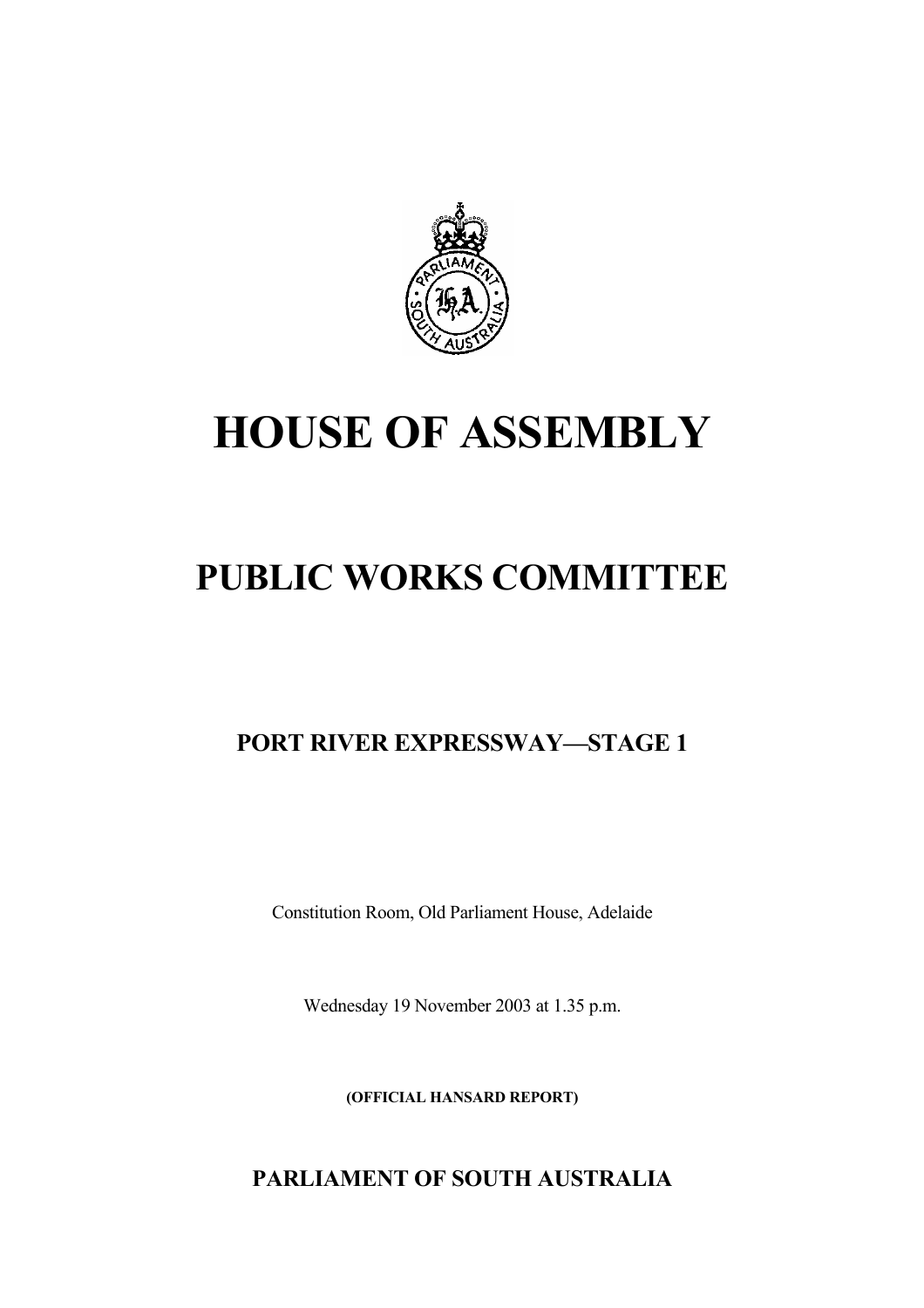#### MEMBERS:

Mr P. Caica MP (Presiding Member) Ms V. Ciccarello MP Mr T. Koutsantonis MP Mr I.H. Venning MP

#### WITNESSES:

TIM O'LOUGHLIN, Chief Executive, Department of Transport and Urban Planning, Level 12, Roma Mitchell House, 136 North Terrace, Adelaide 5000; MARK ELFORD, Director, Investment Transport Planning Agency, Department of Transport and Urban Planning, Level 10, Roma Mitchell House, 136 North Terrace, Adelaide 5000; and JEFF GOODE, Senior Project Manager, Transport Services, Department of Transport and Urban Planning, Level 7, 33-37 Warwick Street, Walkerville 5081, called and examined:

232 THE PRESIDING MEMBER: Welcome, and thank you for appearing before the Public Works Committee today. Before proceedings begin, please note that this hearing is a lawful function of parliament and, as such, warrants the same respect which parliament itself demands. Sections 28 and 31 of the Parliamentary Committees Act outline the privileges, immunities and powers of the committee. In most instances, the hearing is open to the public. Evidence given will be recorded and made publicly available after witnesses have had an opportunity to check the transcript for accuracy. If you believe that there are any reasons of justifiable confidentiality, you may request the committee to hear part or all of your evidence in camera, or in private.

Before you commence your evidence, there are several matters that the committee requires you to respond to for the record. Firstly, please advise whether the proposition before the committee is exactly the same as the proposal submitted to and approved by cabinet. If it is not, then in what precise way does it differ? In particular, are there any errors or omissions in the submission that need to be drawn to the attention of committee members?

MR O'LOUGHLIN: It is the same as submitted to cabinet.

233 THE PRESIDING MEMBER: Secondly, the committee requires you to make a quarterly report about the progress of the proposal. Each report must provide a full explanation of any variations in project cost, target time frames or design features. Please confirm that you understand and will comply with this requirement.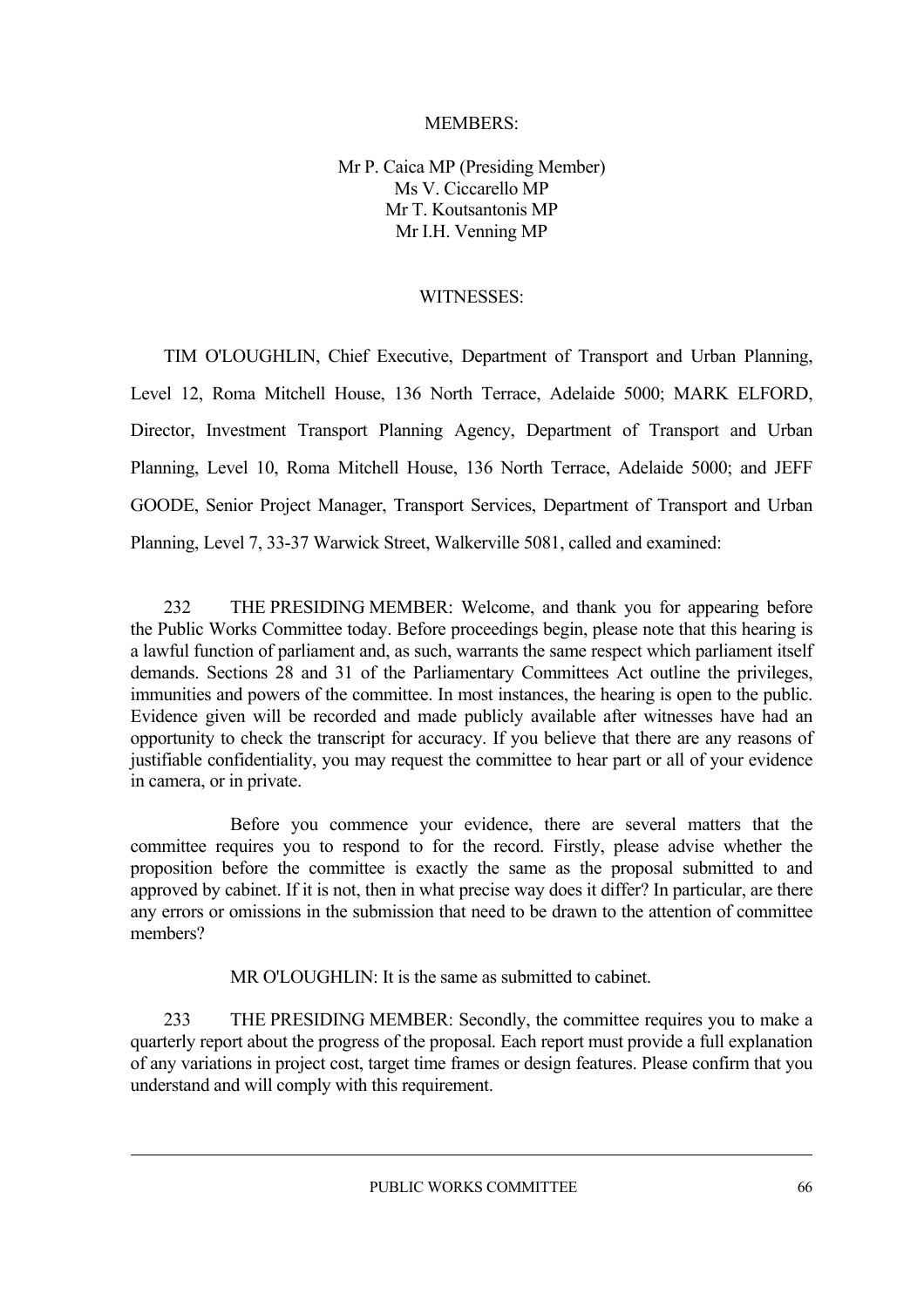MR O'LOUGHLIN: We understand.

234 THE PRESIDING MEMBER: Thirdly, the committee requires you to advise it at least eight weeks in advance of when the work will be opened, dedicated, commissioned or handed over. It also requires you to invite committee members to attend any function arranged to mark that event. Please confirm that you understand and are prepared to comply with this.

MR O'LOUGHLIN: We understand.

235 THE PRESIDING MEMBER: Do you have any questions of the committee before we commence?

MR O'LOUGHLIN: No. We are in your hands.

236 THE PRESIDING MEMBER: I understand that there is no verbal submission. We have the document before us that you so kindly provided. I have had a look at the submission, and I also had a look at some of the previous appearances before the committee in relation to the Port River Expressway and, indeed, the appearances before us in relation to consultancies and other matters.

I support this project—and, indeed, we have previously said that we thought it was a bit odd that it was not being proceeded with at that point in time. I think the point that was made either by Mr Steele or you, Mr O'Loughlin, was that it would be dependent, over the longer term, on some additional funding that may or may not be forthcoming, depending on discussions with the commonwealth. We know that there is \$12 million of commonwealth funding and, naturally, the committee assumes that that is what is going to facilitate this project.

At the time of the previous questioning, there were those (and I will use very base terms here and paraphrase it) who thought it was dumb that you were not proceeding with this project at that point in time. Now, when we read the submission, it seems that it would have been dumb for it not to proceed.

I guess my simple question is this. Something that was really so important to the overall project, irrespective of its being dependent upon the funding—that is, it was crucial to the success of the project—was not going to be proceeded with at that point in time. Was it really that you knew how important it was but you were using some type of negotiation skills to extract money from the commonwealth, or was it that you were fair dinkum at that stage that it would not proceed unless there was additional funding? At that time, it was not going to proceed. Today, it would be dumb if it did not proceed, and we are going to proceed with it. I do not know whether or not that is a simple question, but I am interested in the machinations that have occurred to get us where we are today.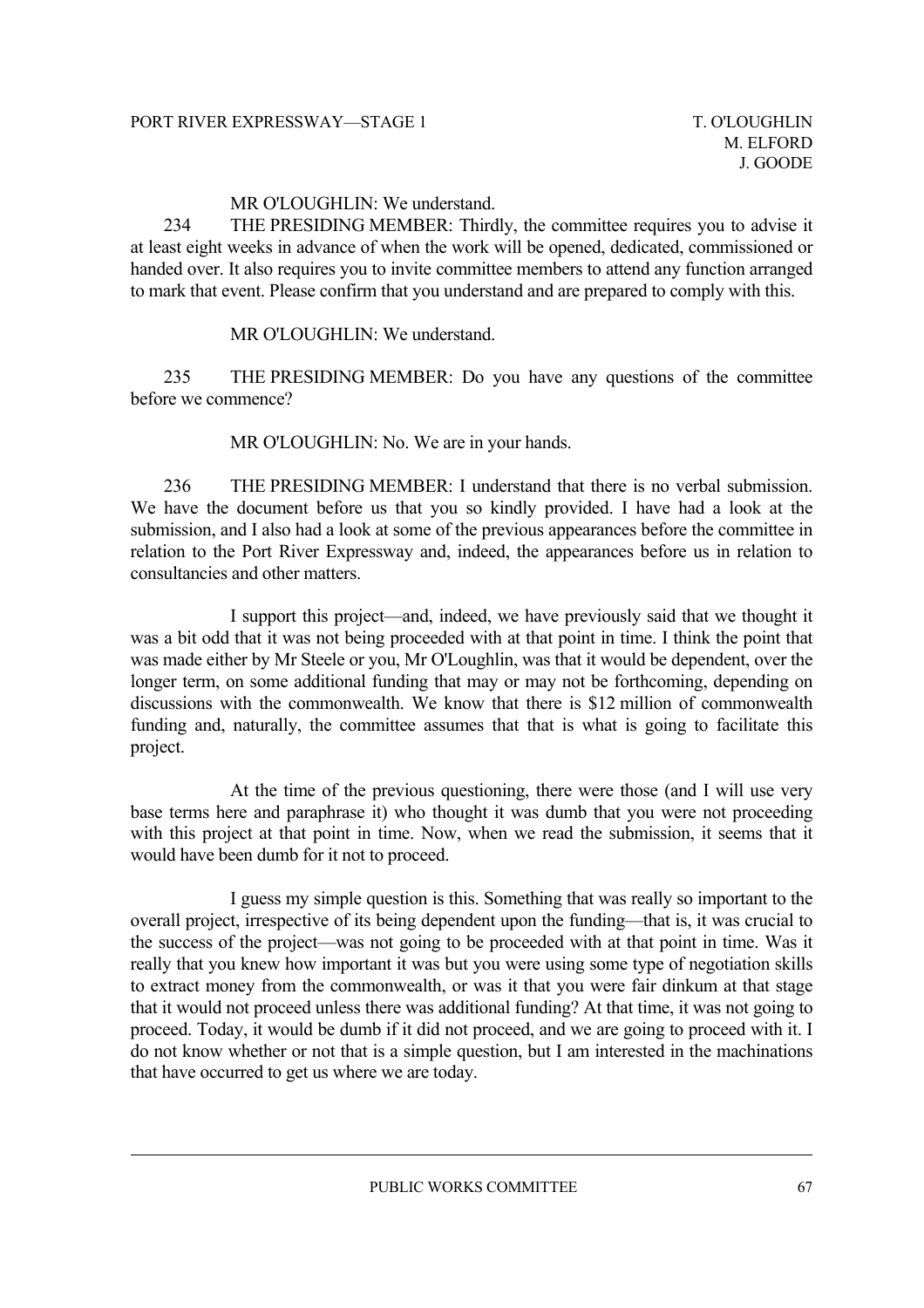MR O'LOUGHLIN: I am happy to respond to that. You would like to say that there was some kind of overall master strategy that ended up getting the money out of the commonwealth, but that would not be true. Really, I think that there are two separate bits to it. The first is that, when this first went to parliament, it was known as the Gillman Highway, and it was one single, whole project. Within what was, by South Australian standards, a very large project we thought that, because of its size, we had some room to move on scope.

So, we always expected to be able to accommodate the South Road overpass one way or another. I would have to say that, when it became dissembled into the three parts, with the first part going ahead, our flexibility in that regard was less and we simply had to bid for commonwealth funding for that one aspect of the project. When we were unable to secure the funding quite to the level that we were looking for, something had to give, and we basically got down to the only discretionary part of the scope. If you tried to cut anything else, you would not have a road.

237 THE PRESIDING MEMBER: I guess it is safe to say that it is the component of the project which, even though it was not allowed for originally, would have been so difficult to have completed after the project itself was completed without that being part of it, from a danger or an inconvenience point of view, etc. From my personal perspective I congratulate you on being able to facilitate a way by which this is going to be part of the project, because it very much makes common sense.

MR O'LOUGHLIN: Thank you for that. As the submission points out, the case for the project going ahead has become stronger over time, with the things that have changed, particularly the rail movements.

238 MR KOUTSANTONIS: In your submission, under Expected Outcomes and a little later under Proposed Scope Changes, you talk about decreased travel time, with easy access for heavy vehicles, including B doubles and road trains travelling to Port Adelaide. Under Proposed Scope Changes you say that the IRC will generate approximately 1 000 vehicles per day, increasing to 2 000 vehicles per day over a three to five-year period. You have some studies that estimate that the entire precinct, when fully developed, could ultimately generate about 58 000 trips per day. I am concerned about the route that people are going to take to get to Gillman.

Later in your submission you talk about an access point being proposed to construct sections of the Hanson Road between Wilkins Road, Railway Terrace, and including crossings of the railway line. You state that this will provide a ready link from Marion Road, via Holbrooks Road, Eastern Parade, Kilkenny Road and Hanson Road to the Port River Expressway. That cuts through my electorate, the member for Colton's electorate, the Attorney-General's electorate and your minister's electorate. That 58 000 trips per day (or 1 000 B doubles) going down either South Road or that particular route seems excessive. It was my understanding that government policy to divert B doubles away from Portrush Road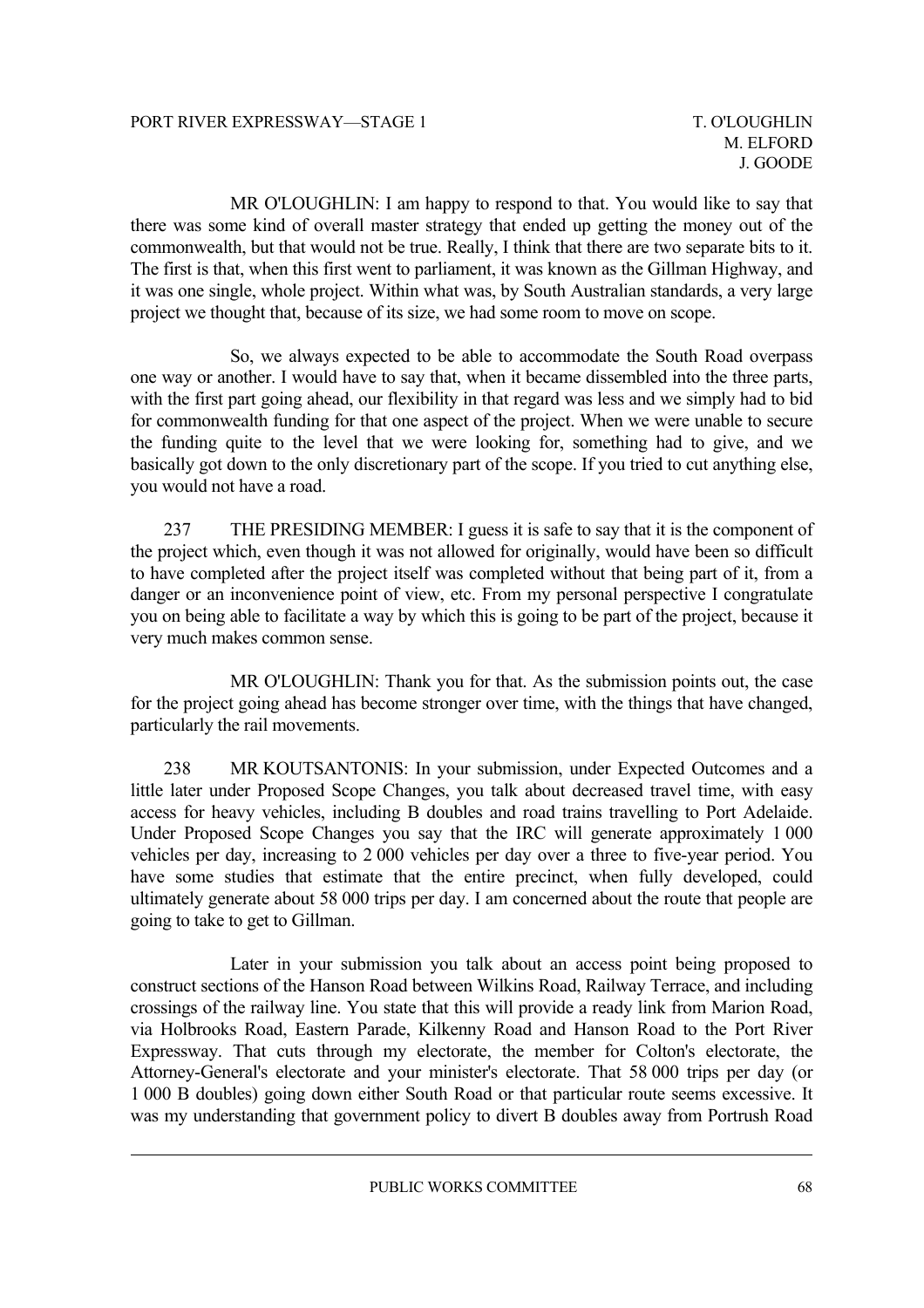to South Road had been scrapped and that Portrush Road was the preferred option for interstate freight coming in, and there would be an access way down to either Port Wakefield Road or the Gillman site.

MR O'LOUGHLIN: Portrush Road is certainly a designated freight route for heavy vehicles, and there is no suggestion that it not be available for that purpose. As you know, a lot of money has been spent on it and it forms part of the network. In terms of the overall freight strategy, what we are looking at at the moment is better projects that will deliver better road and rail access for freight through the north part of the city and in to the port, partly to avoid the sort of situation that you are talking about and partly to provide for smoother and faster movements of freight to and from the port. So, to deal with the last part, I think the situation is very much as we have advised this committee previously.

My colleagues may want to comment on the 58 000. As the submission states, there is this estimate of 58 000 movements eventually, of which 20 000 movements are the subject of the Hanson Road overpass, which we are talking about here. Do I presume from the question that you are referring mostly to the other 38 000 or to the whole 58 000?

239 MR KOUTSANTONIS: I am concerned about the route you want these B doubles to take to get to the Hanson Road overpass.

MR O'LOUGHLIN: The broad conceptual thing is that 20 000 of them are estimated to come in over the Hanson Road overpass and most of the other up to 38 000 are estimated to come in through Eastern Parade.

240 MR KOUTSANTONIS: In terms of the South Road overpass, you said that the use of the South Road level crossing by long freight trains has increased from 20 per cent to 30 per cent per week but increases to 50 per week by 2011. It talks about increasing interruptions to South Road traffic from level crossings significantly reducing the effectiveness of signal coordination on South Road and undermining the effective operation of traffic signals at the South Road junction with the Port River Expressway. Can you explain to me what you are actually talking about there? Are you talking about widening South Road? Are you talking about South Road being an ineffective arterial road for that freight?

MR ELFORD: At the moment there are traffic signals on the intersection of South Road and Grand Junction Road and, as you go further north, there are signals at Cormack Road. You also have the railway crossing under active protection. To try to actually accommodate that flow of traffic along South Road without any widening, just South Road as it exists now, you want to try to make your signals coordinate so that you get nice free-flowing traffic. The more train movements you have, the more those dingers and boom gates come down and the harder it is to get a good, efficient flow of traffic. As the projected number of train movements has increased, it makes it harder actually to get that efficient flow of vehicles on South Road.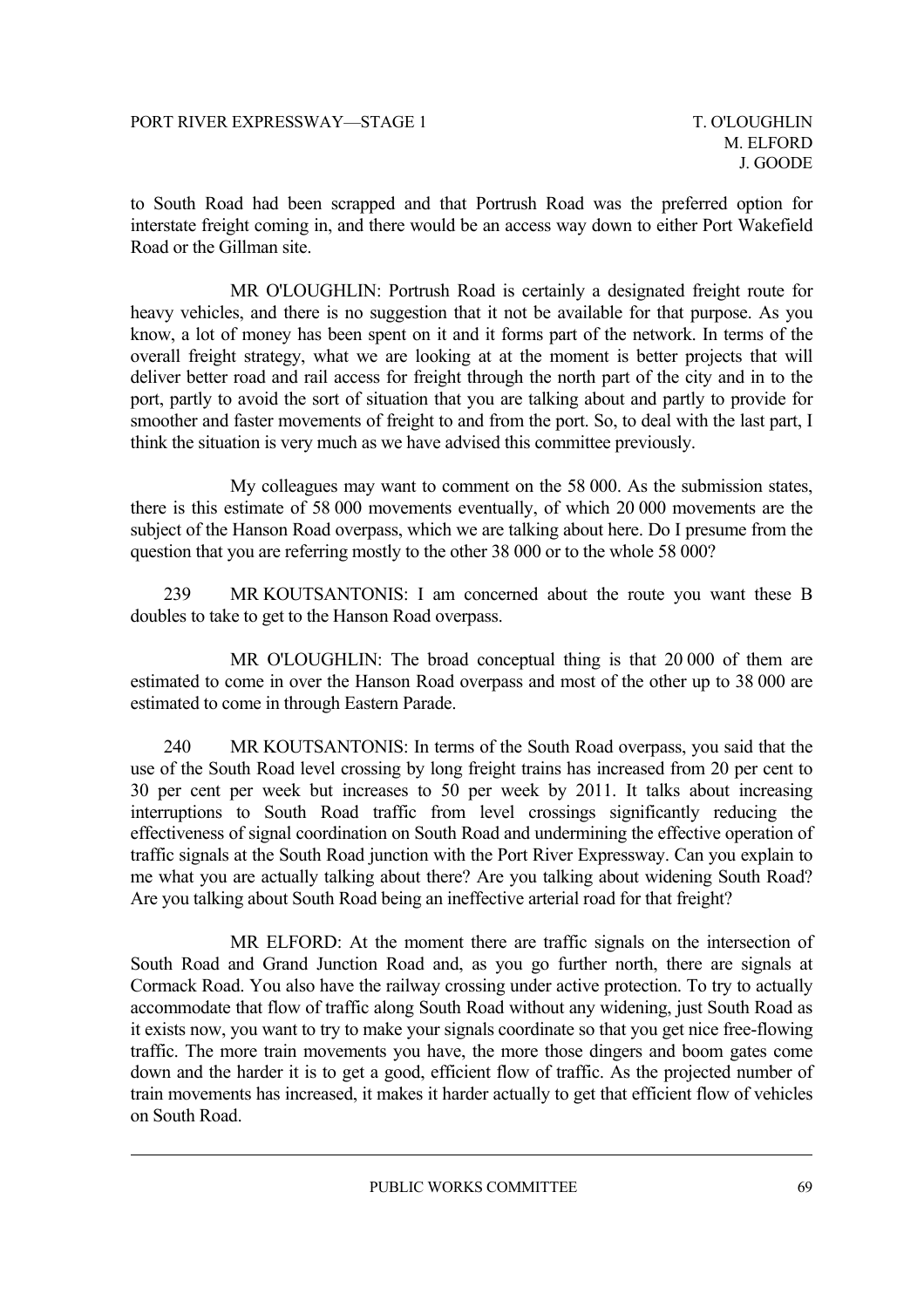241 MR KOUTSANTONIS: My next question is about the environmental impact. The Department of Environment and Heritage has some problems with Barker Wetlands, with the take-up of land and the interruption to that, and is worried about the pollution that will enter the inlet from rubber, diesel, or whatever it is. What are you doing about keeping that clean?

MR O'LOUGHLIN: There are a couple of quite good maps that it might be worth taking you through. We have looked at this in some detail and are convinced that our involvement will be of benefit to the wetlands, as Mr Goode will explain.

242 THE PRESIDING MEMBER: On our field tour down there we actually discussed how the work there would be a benefit to the water flow into the wetlands. You might explain that.

MR GOODE: We had a lot of discussions with DEH, which actually owns the land, and we have two issues. We have to acquire the land from them, and they are very concerned that we do not actually affect the—

243 MR KOUTSANTONIS: Is it crown land?

MR GOODE: Yes, it is.

244 MR KOUTSANTONIS: What is its designated use?

MR GOODE: Its designated use is wetlands.

245 MR KOUTSANTONIS: What process do you go through to get an exemption?

MR GOODE: We have powers to compulsorily acquire land for roadworks purposes, so we can do that even on other government land. We said to them, 'There's an opportunity actually to improve the wetlands. We are going to be going through these wetlands: can we improve them?' We got a consultant on board who said that as a matter of fact there were some things that did not work when they first built them, and that there were quite a few problems. So, by building this we can do other things that help. In particular, if you look at the right-hand side of the plan, you will note that the colour is light compared to the purple colour in the middle.

To the east there are big drains which provide good quality water into the wetlands. To the east there is very good quality water that comes into the wetlands. To the west we have the drain along South Road which is quite polluted. So you will get murky water mixing with good water. The Port Adelaide council, which looks after this area, was hoping to sell off some of the water in the future. We intend building a wall. By building a levy wall between the two areas, we can separate the good water and the not-so-good water, which gives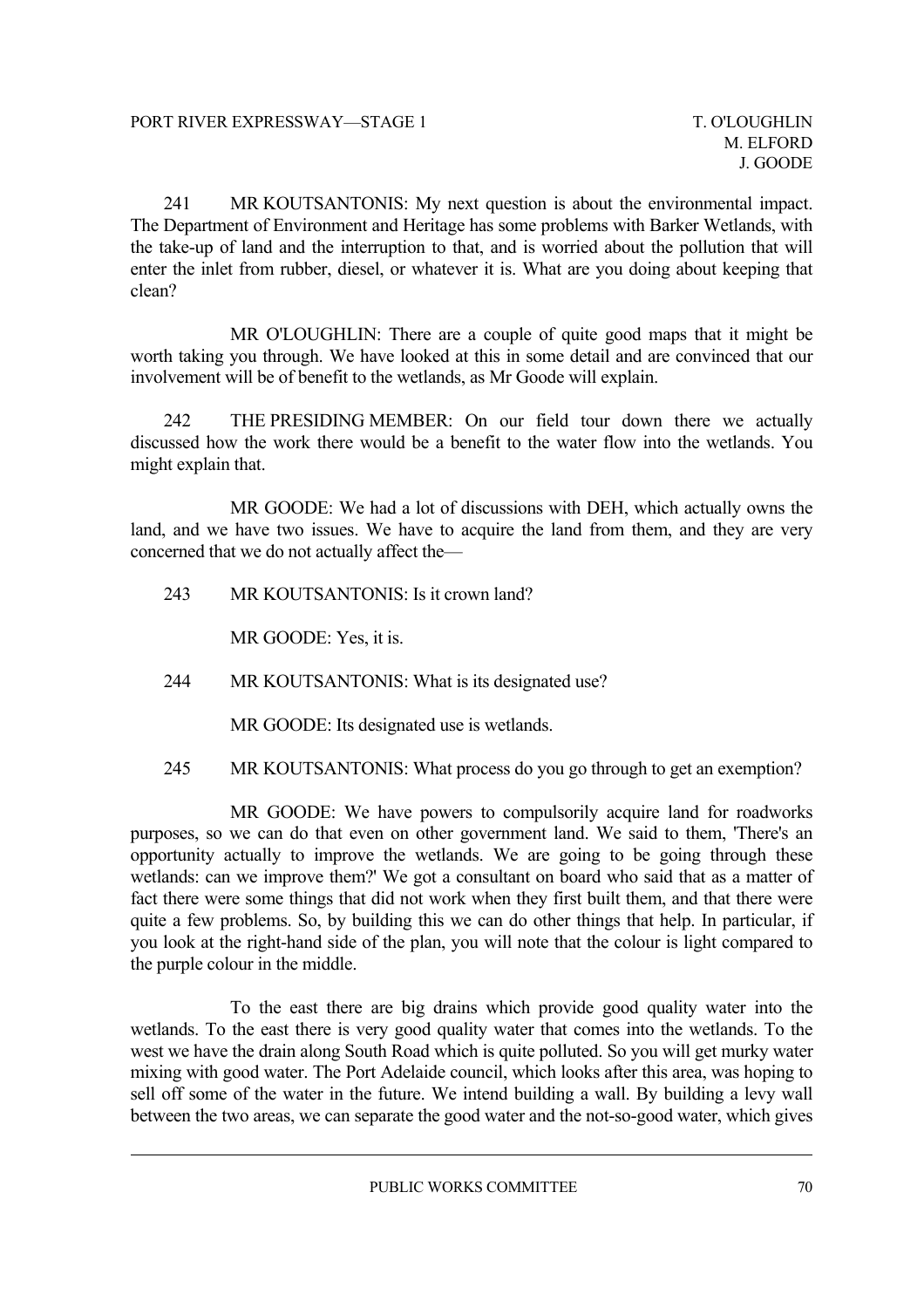them an opportunity to have better quality, not murky, water which they can sell off to make a little bit of money and which is better for the environment.

246 THE PRESIDING MEMBER: Can you clarify how they were going to sell the good quality water coming from the east? To whom are they going to sell it?

MR GOODE: I do not know. Port Adelaide Enfield council has plans to sell it.

MR O'LOUGHLIN: I know a little about this because of work we are doing within the public service on stormwater management. It is the hope they can realise something like Salisbury has been able to do with Michells, a lower quality sort of product.

MR GOODE: It is more planned. They also have a problem with flooding from the sea. They did not build the levy banks the right height. We will raise the levy banks so they can flood it better to encourage seagrass and mangroves to grow back. There are a few issues such as that, so we have had the opportunity to improve it.

247 MR KOUTSANTONIS: You say in the document that most of the concerns that DEH raise are dealt with. But they are concerned at the level of public consultation.

MR GOODE: Yes.

248 MR KOUTSANTONIS: When I first got this document about a week ago, I was reading it to try to find what you had done to overcome that. You have done a fair bit about the wetlands and coastal flooding and dealing with flooding to try to improve it. I think that deals with bird life and everything else.

Page 24 states that you envisage that wetlands rangers will have a management input to the construction works as they proceed and that these will address most concerns raised by DEH. Is the public consultation a concern about the wetlands rangers or a concern about residents or action groups that are somehow linked to the wetlands?

MR GOODE: It is more the action groups. We have worked particularly hard with the local rangers. We have some concerns with the rangers who manage the wetlands, which are run by Port Adelaide Enfield council. In particular, local birdwatching groups have some concerns about the wetlands, and we intend to speak to them to discuss their concerns.

249 MR KOUTSANTONIS: I think it is an excellent project that should be rushed ahead, but, basically, what you are saying in the submission is, 'Trust us, we will consult and we will do the right thing.' Once we give you this approval, there is not a lot we can do if you do not?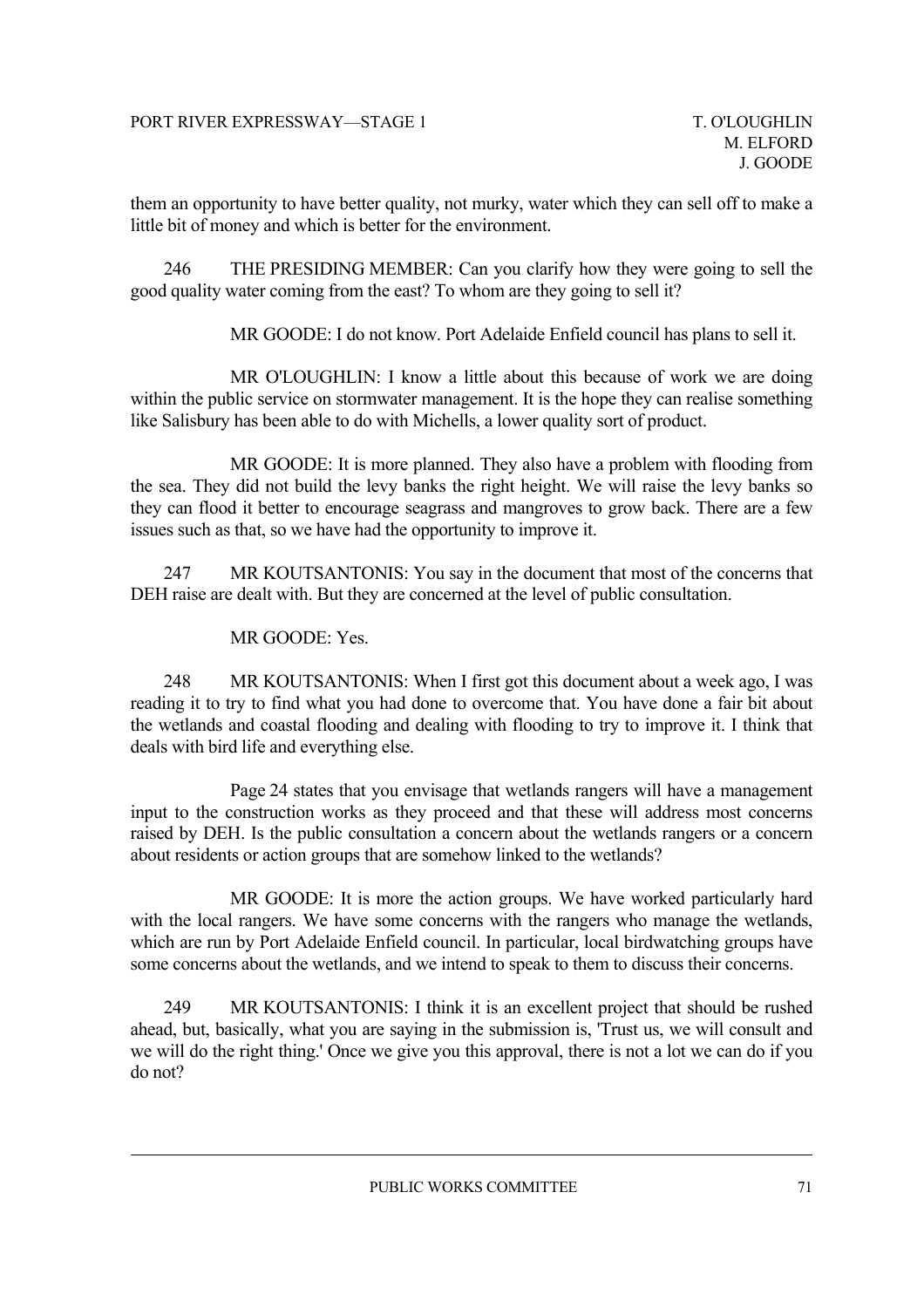MR O'LOUGHLIN: That is a fair point and I accept it. Virtually every single project we do needs a reasonably high level of community permission. If we do not generate that sort of community permission about which you are talking, not only have we to come back on another project and account to you for that—and we have faith in our capacity to get that community permission to do that—but also we run into the problem through the whole government processes. It is almost a kind of pre-condition for our doing anything. It was a big issue with Portrush Road. At the end of the day it was compromise but we got there. We are saying, 'Please take us on faith.' What I am saying is that it is now so integral to our business and such a key success factor for us that if we do not do it we are not offending this committee and the basis on which it made the report, but we will shoot ourselves in the foot.

250 MR KOUTSANTONIS: I accept that. I know your officers will do everything they can. I do take your word on that. As a matter of principle—and this is no way a reflection on the department or the people running it now—but the principle of the matter is that even after Portrush Road and the western bypass road, issues always come up continuously about consultation. I know you do everything you can. Often it is such a big project and so important to you that you often can lose focus. I know you are trying to bring it back to community consultation. It seems it is happening after the fact. For example, the department is rushing for the approval and then will take care of the consultation. The problem I have is that once you are gone, once you decide to retire and move on, there is a culture of this in the department. If you do not get someone who is a good corporate citizen in your job, or the people who work under you, it comes back to someone on this committee to do it. We have to get these practices in place, no matter who is there.

MR O'LOUGHLIN: You have raised this before. I accept the point. Obviously, there is a special circumstance here where we have got to get the permission to be able to go while the guys are in place and the road is being built. Normally a change to the scope would happen at a much earlier point in the process, so we would have been able to progress the consultation better.

I think it is as big a limiting factor for us as money. If we do not get it right, it will have the same impact upon our business as not having enough money. It is that simple. How I go about it does not matter. It is the people who do the interfacing and community consultation. I think we have relied too much in the past on contractors and external parties. We are trying to develop a capability in the department so we do much more of it ourselves. Ultimately, we are accountable to you for how well we do it; and to the minister and the government for how well we do it. I think to try to purchase the capability externally and sign a contract is not good enough. So it is taking a bit of time.

251 MR KOUTSANTONIS: The government put out a paper which talked about the principles in terms of roads. For example, you have walkways or bike paths so people can use them. If you want to ride from the city to the expressway, will you have bikeways and walkways?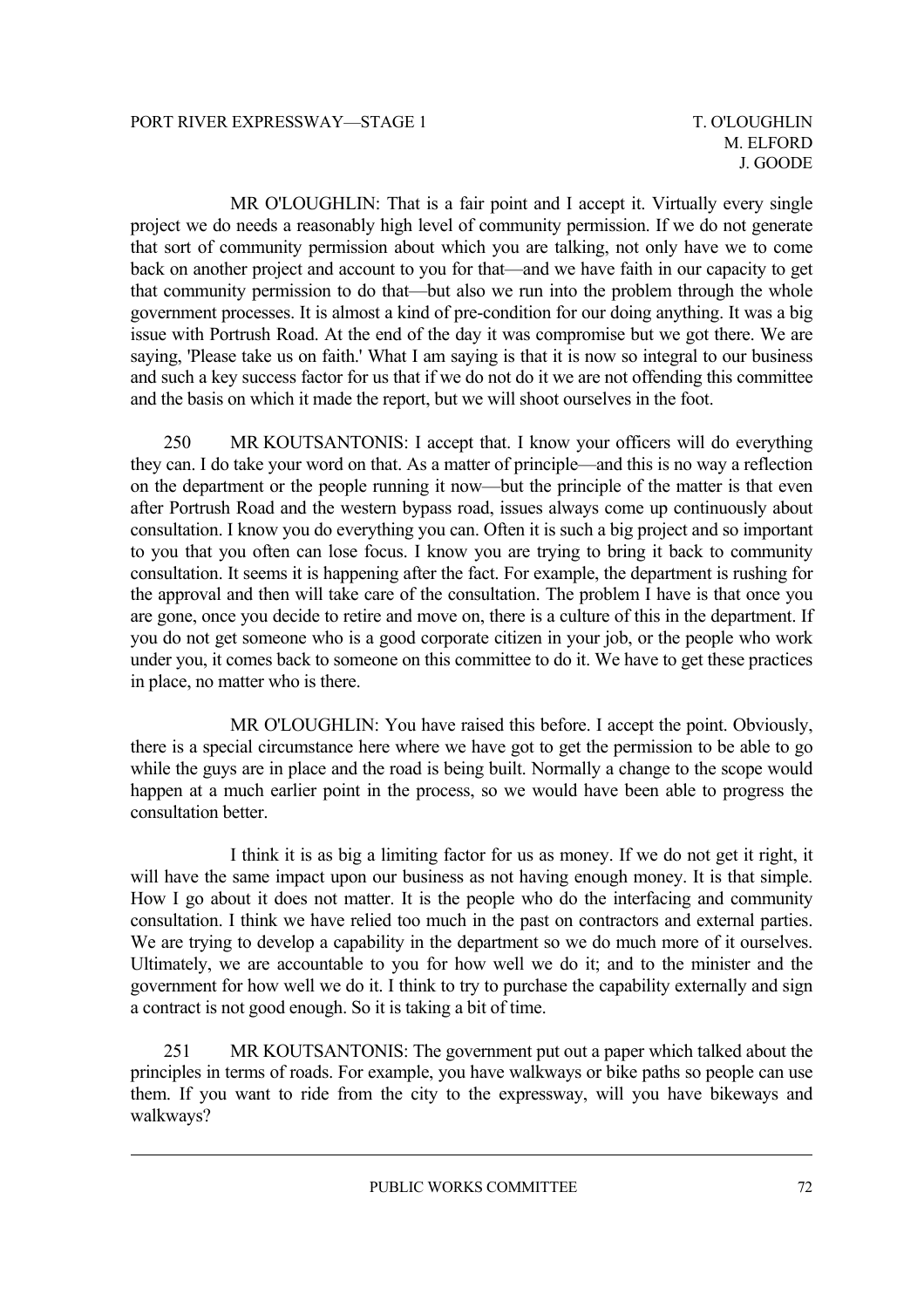MR O'LOUGHLIN: I know about the bridges, but that is not why we are here.

MR GOODE: On the original scheme we had a separate bike path, but that was deferred because of cost pressures. We are going to have a wider two metre seal, which will be used for bikes. In fact, through the intersection we have a bike path, so they can get through on the two metre wide seal.

252 MR KOUTSANTONIS: On Hanson Road or South Road?

MR GOODE: Both of them.

253 MR KOUTSANTONIS: I can ride my bike from West Beach all the way to Salisbury and there will be a bike path the whole way.

MR GOODE: It will be two metre wide seal, but marked as a bikeway.

254 MR KOUTSANTONIS: What about pedestrians?

MR GOODE: We have not catered for pedestrians because there is no kerbing or guttering along any of this section. It is just an open shoulder. In this case we have not catered for pedestrians.

255 MR KOUTSANTONIS: What would be the cost to cater for pedestrians?

MR GOODE: Quite high because you would have to acquire more land and put it off the road. You have to build it out into the wetlands, basically.

256 MR KOUTSANTONIS: If I wanted to go to the wetlands, and I am walking off the South Road bypass, where do I go?

MR GOODE: You go to the east and there is a little area. There is an information bay.

257 MR KOUTSANTONIS: So I could not walk along the road and look at the wetlands?

MR GOODE: No, it is too dangerous to have people in that area. Even though it is a bike path, we do not want people stopping. It will have a guard rail there, anyway. Apart from that the wetlands are closed. There are tours. You have to arrange tours through Port Adelaide Enfield council.

258 MR KOUTSANTONIS: There are viewing platforms where you park your car and look.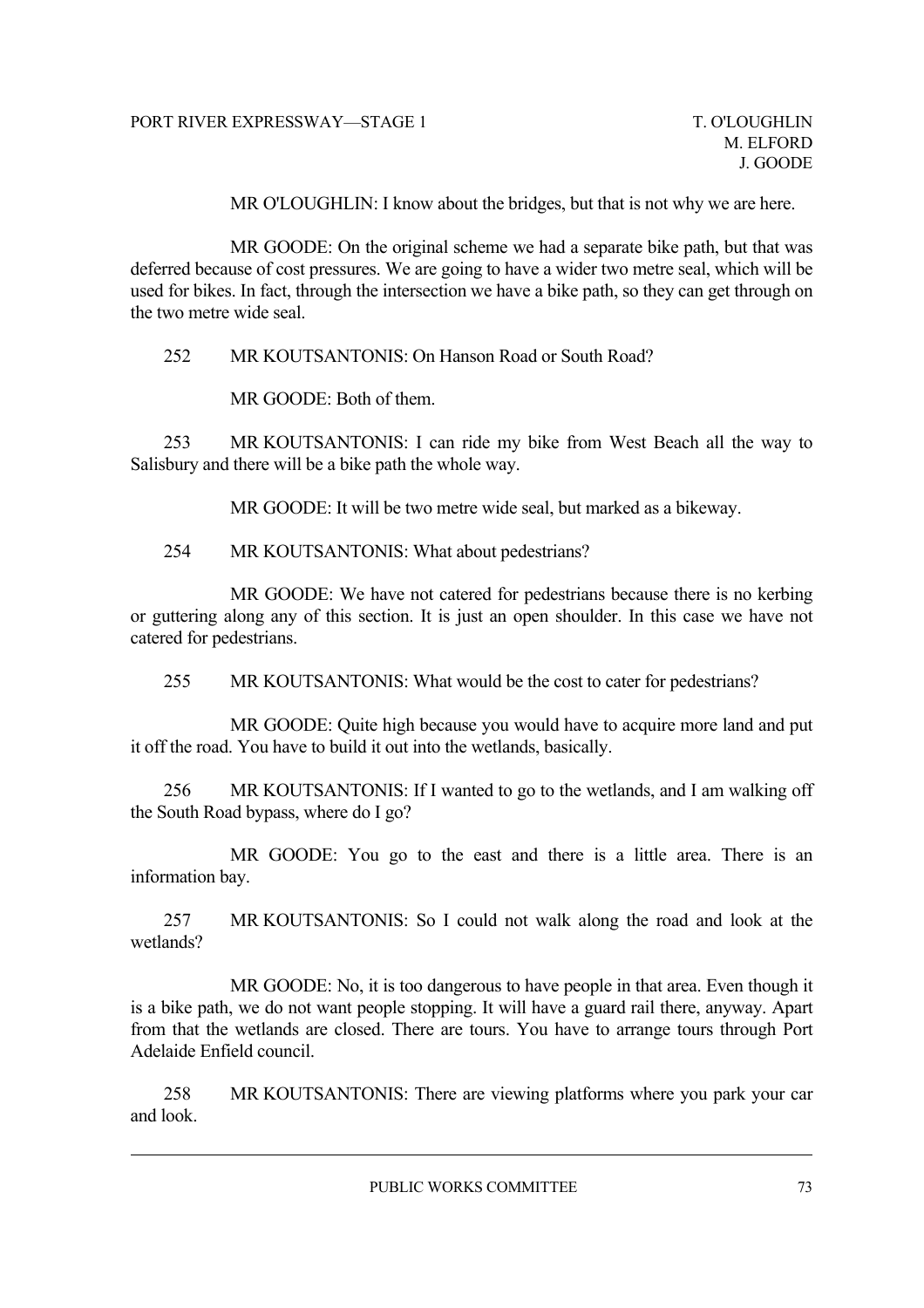### MR GOODE: Yes.

259 MR KOUTSANTONIS: But they are where you are putting your roads, so they will be gone.

MR GOODE: No, the viewing platform is about a kilometre to the east. That will not be affected by this. It will be a good view from the top in a car for the passengers, not the driver.

260 MR KOUTSANTONIS: I thought it was government policy to encourage walkways along all new roads. As long as you have a bike path that is fair enough.

261 MR VENNING: I am pleased we are discussing this. The original Public Works Committee's recommendation was that this be considered. This committee is pleased to have you back. We will not stand in your way. I am very pleased that you are going to do this. I am a bit staggered at the price of \$24 million, but I understand that it would be a lot more if the project was done after the job is opened in a few years' time. I note the expressway goes underneath both of these intersections. What is the height clearance of the expressway?

MR GOODE: Six metres for both of them.

262 MR VENNING: Is that the height of the expressway through the hills?

MR GOODE: Yes, some of the old bridges are actually less than that. 4.6 metres is a requirement for high vehicles that we have to provide, but we make it 6 metres. We have made it to take higher loads than are actually under permit for that route.

263 MR VENNING: I understand the banks are all earth fill. It looks pretty severe. What are you using?

MR GOODE: We will have reinforced embankment walls at the end where the bridges are, and the others are two and a half to one, which can stand up by itself.

264 MR VENNING: Why is the loop on South Road so wide? It seems to go right out into the wetlands. Is that because of the existing land form?

MR GOODE: It is to do with the design speed. Bear in mind that South Road is 70 km/h and we have reduced it to 60 km/h. We did not want to reduce it to too low a speed because it is leading on to a 100 kilometre zone. So, because of the speed of the road, we had to make it a long, sweeping curve. It looks quite big, but even to drive around that would be reasonably tight, so if we made it smaller it would be too dangerous. We actually put that kink at the bottom of the page to slow traffic before it got to this. We had to deliberately put a kink in it.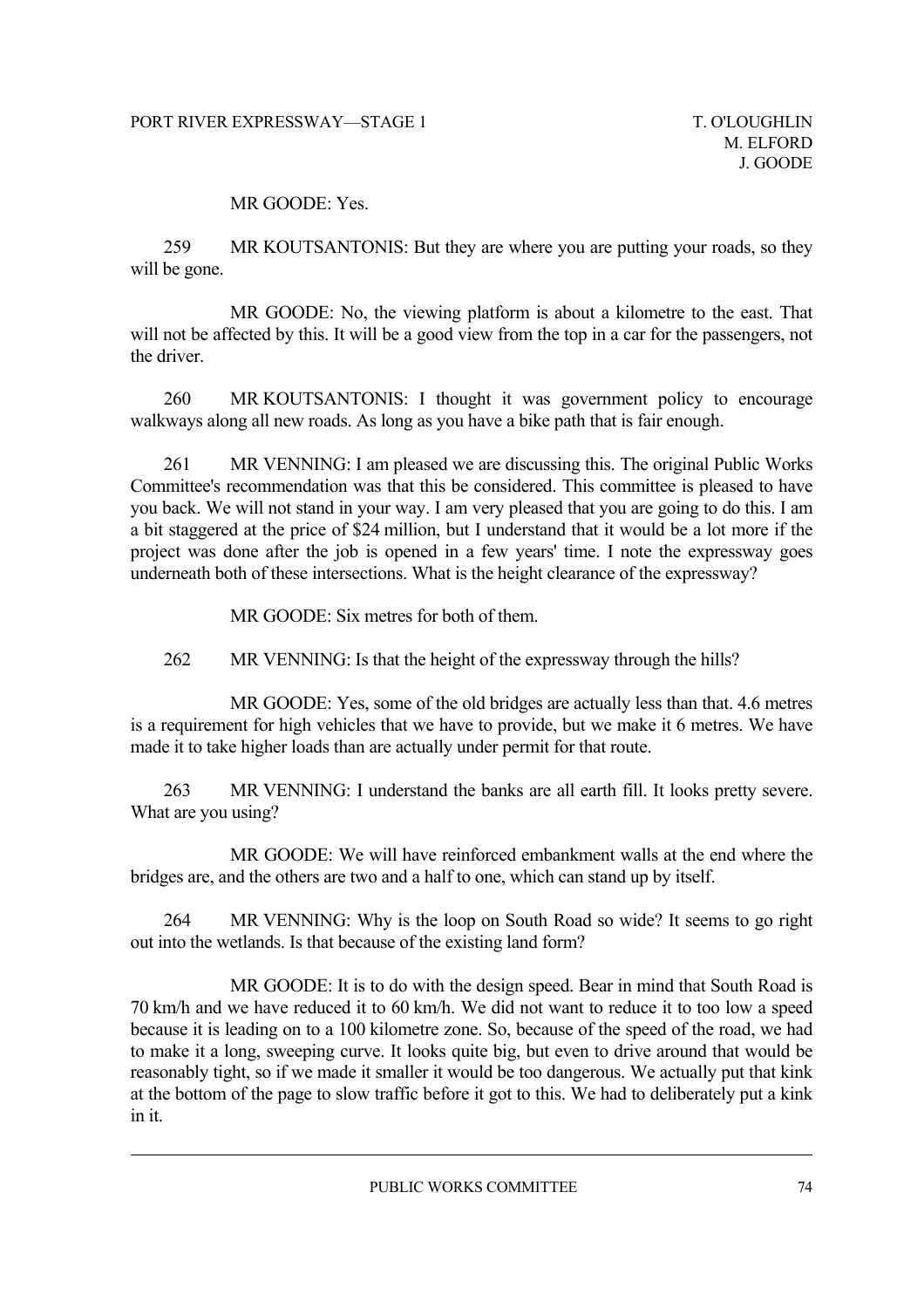265 MR KOUTSANTONIS: So you can go around and back down again, can you?

MR GOODE: You do not have to, because you can turn left.

266 MR KOUTSANTONIS: But why have that?

MR GOODE: That is mainly to keep traffic going on South Road so it does not have to stop. Also, on the Port River Expressway heading east, to head south they have to go east and up around to the left. I will describe it. If you want to go south off the Port River Expressway you come along here, up around there and down there. And the South Road traffic just goes straight over there like that.

267 MR VENNING: So that is a two-way road up the top?

MR GOODE: Yes.

268 THE PRESIDING MEMBER: There are no problems with the gradient?

MR GOODE: It will be reasonably steep but not too bad. It is fairly long, and because we have got 6 metres clearance it drops off quickly back to ground level, so it is a fair distance. Because of the kerb, it is not too bad. It is probably steeper to the south, but this would be a fairly gradual gradient.

269 MR VENNING: The difference between the South Road intersection and the Hanson Road intersection is that the Hanson Road intersection is more conventional because the traffic is slower traffic and a lot less. That is why it is built straight under and over, overleaf style.

MR GOODE: Yes. Hanson Road traffic has to stop on the top. There will be signals: there will be lights at the top.

270 MR VENNING: Lights for the Hanson Road traffic only, of course.

MR GOODE: That is right, the PRExy traffic (Port River Expressway traffic) can just keep going.

271 MR VENNING: I notice there are the pipes under the ramps in the floodway. Which way does the water or the tide flow in that area? You will have water entrapped inside the loop, won't you?

MR GOODE: Yes, but we have put some fairly big drains in for the pond. It depends on the water. It is not actually tidal. The tide only comes to those points. This just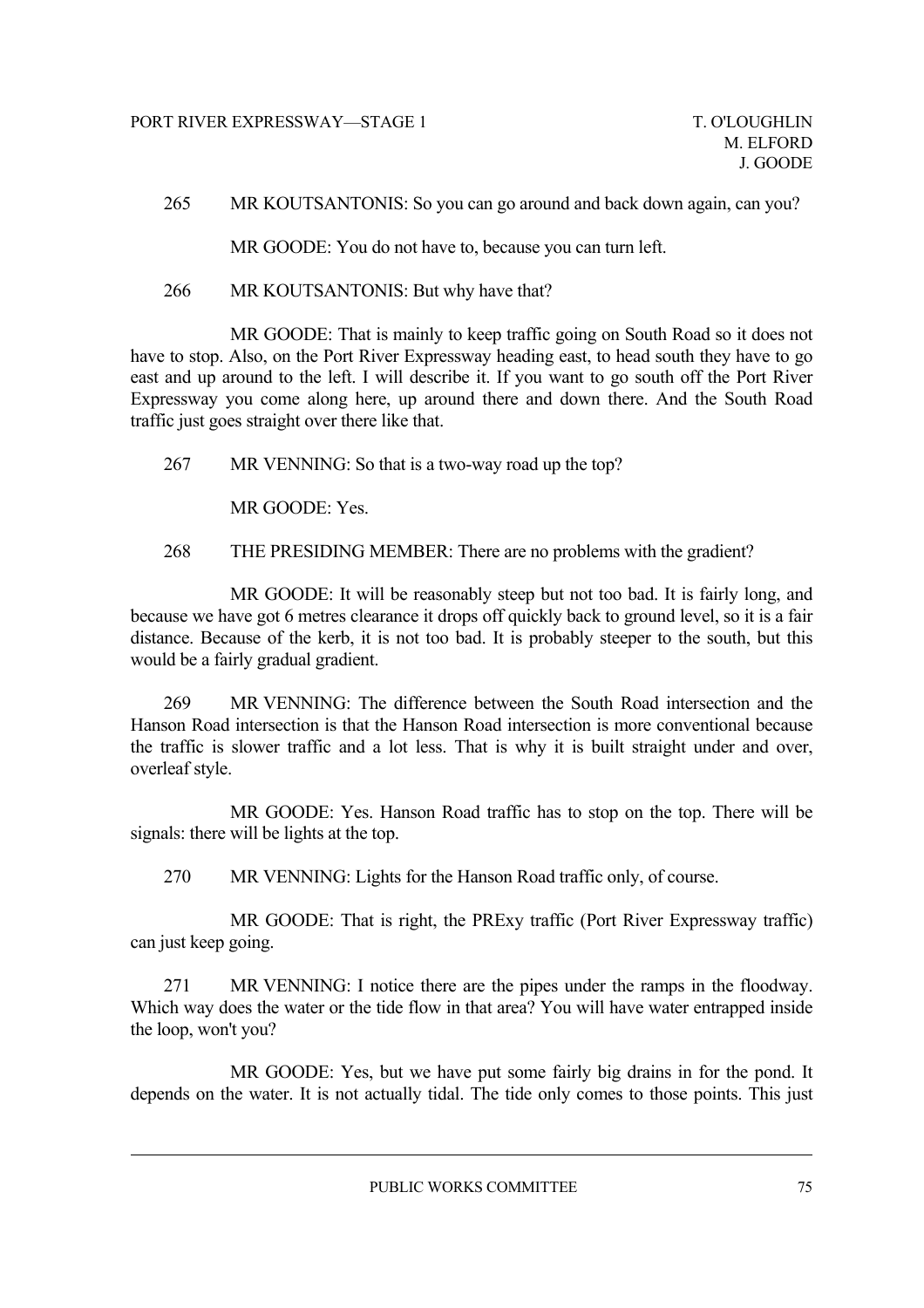relies on water coming from the drainage system for the run-off. So when there is a decent rain, water will get into there and, when it drops off, it will drain out again.

272 MR VENNING: Would you consider, for the sake of nature or whatever, that you could hold water in there by putting in gates on your culverts?

MR GOODE: Yes, you can.

273 MR VENNING: And you could have a wetland.

MR GOODE: That hole is called Keller's hole, and it is 5 metres deep. It is a permanent water hole. In fact, we thought about whether we should fill that in or what we should do, but DEH is very keen to keep that hole, particularly because it had a lot of pollution down the bottom that they do not want disturbed.

274 MR VENNING: I think it would be a real positive to put sluice gates on the inlets and outlets so that you could hold water in there, and even put water in at times and create not an artificial wetland but certainly a controlled wetland. I think it will be a real positive, particularly if it can be seen from every side.

I thought that was a reverse loop, but you have said that it is a two-way road. How many lanes are there each way? Is there one each way?

MR GOODE: No, there are two lanes each way, so four lanes. That is why the price is so high.

275 MR VENNING: Wingfield Road comes to a dead end and does not go anywhere?

MR GOODE: It will be blocked off.

276 MR KOUTSANTONIS: Where is Wingfield Road?

MR GOODE: Wingfield Road is near Hanson Road.

277 THE PRESIDING MEMBER: I recall, and I need to be reminded of the circumstances, that there were discussions between the councils and all parties about the bike path and underground power lines in the original project. I think there was no money available at that stage and it was decided not to proceed with those two components. Have we, through any arrangement, miraculously found money to fix up those two outstanding aspects, or is there any further movement on those?

MR GOODE: No.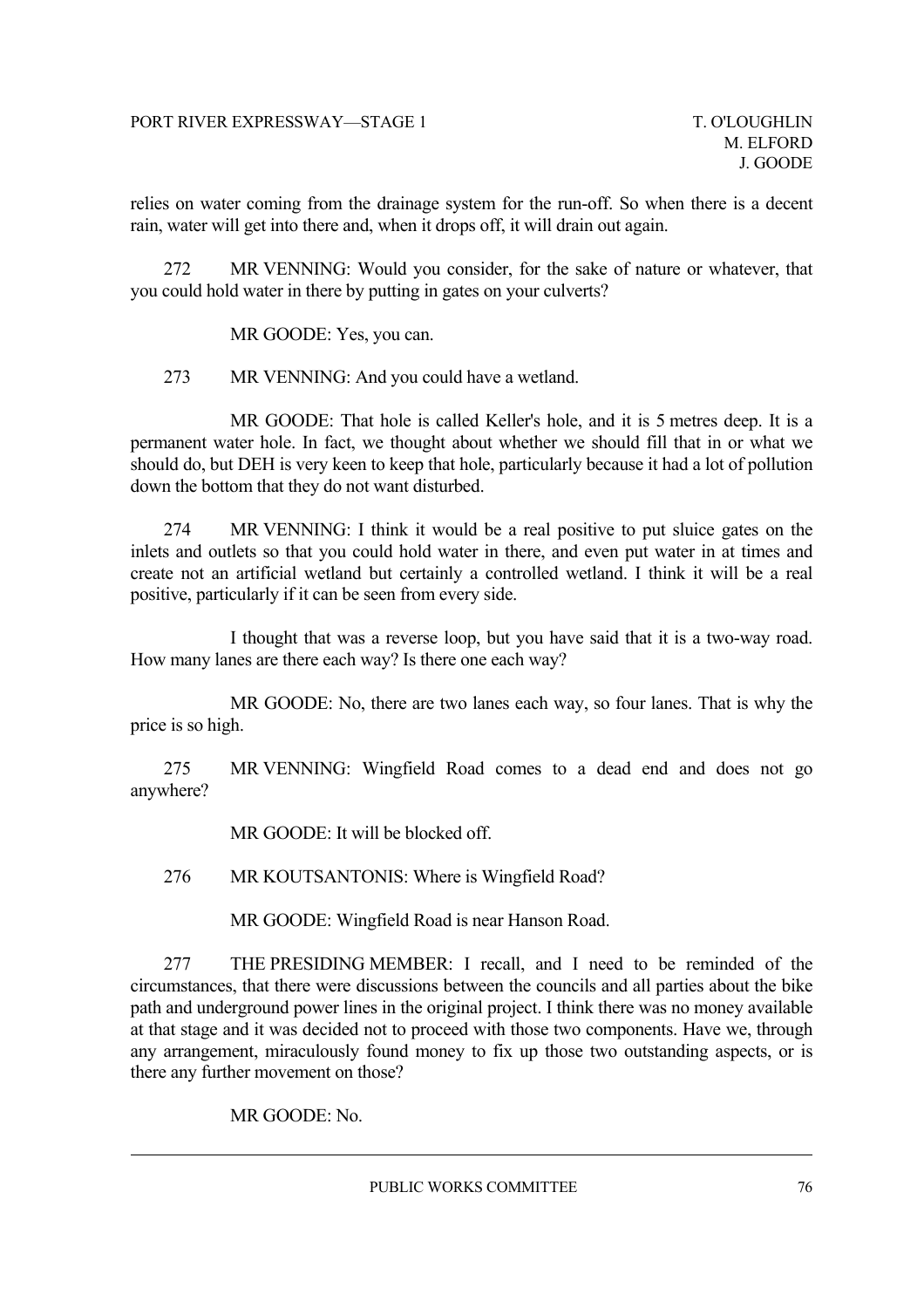#### 278 THE PRESIDING MEMBER: It is as it was presented last time?

MR GOODE: Yes. To turn left onto the expressway from Hanson Road there is only one lane. On Hanson Road heading north and turning left onto the expressway is only one lane.

MR GOODE: I will show you on this huge plan. There is one lane.

279 MR KOUTSANTONIS: Why is there only one lane?

MR GOODE: It would be to do with the traffic count. There is not a lot of traffic turning left because there is probably access from other points.

280 MR KOUTSANTONIS: But your submission said that you are looking at about 58 000 all-up between the two intersections.

MR O'LOUGHLIN: There is 20 000 coming across here, and then 38 000 coming from Eastern Parade.

MR ELFORD: It is also a free-flowing lane.

281 MR KOUTSANTONIS: So there will not be lights here?

MR GOODE: There are lights here, on top.

MR ELFORD: It is a high capacity movement.

282 MR KOUTSANTONIS: What will be the speed limit on this road?

MR GOODE: 90 km/h.

283 MR KOUTSANTONIS: Why not 110 km/h?

MR GOODE: There are a few technical issues. There is a bend further down and there are no lights, so we are concerned about traffic travelling at high speed. It could run off the road at the bend. So, for safety reasons, we have limited it to 90 km/h.

284 MR KOUTSANTONIS: Would you have speed warning alerts telling motorists their speed? Because it is a very long stretch.

MR GOODE: We have not planned for it.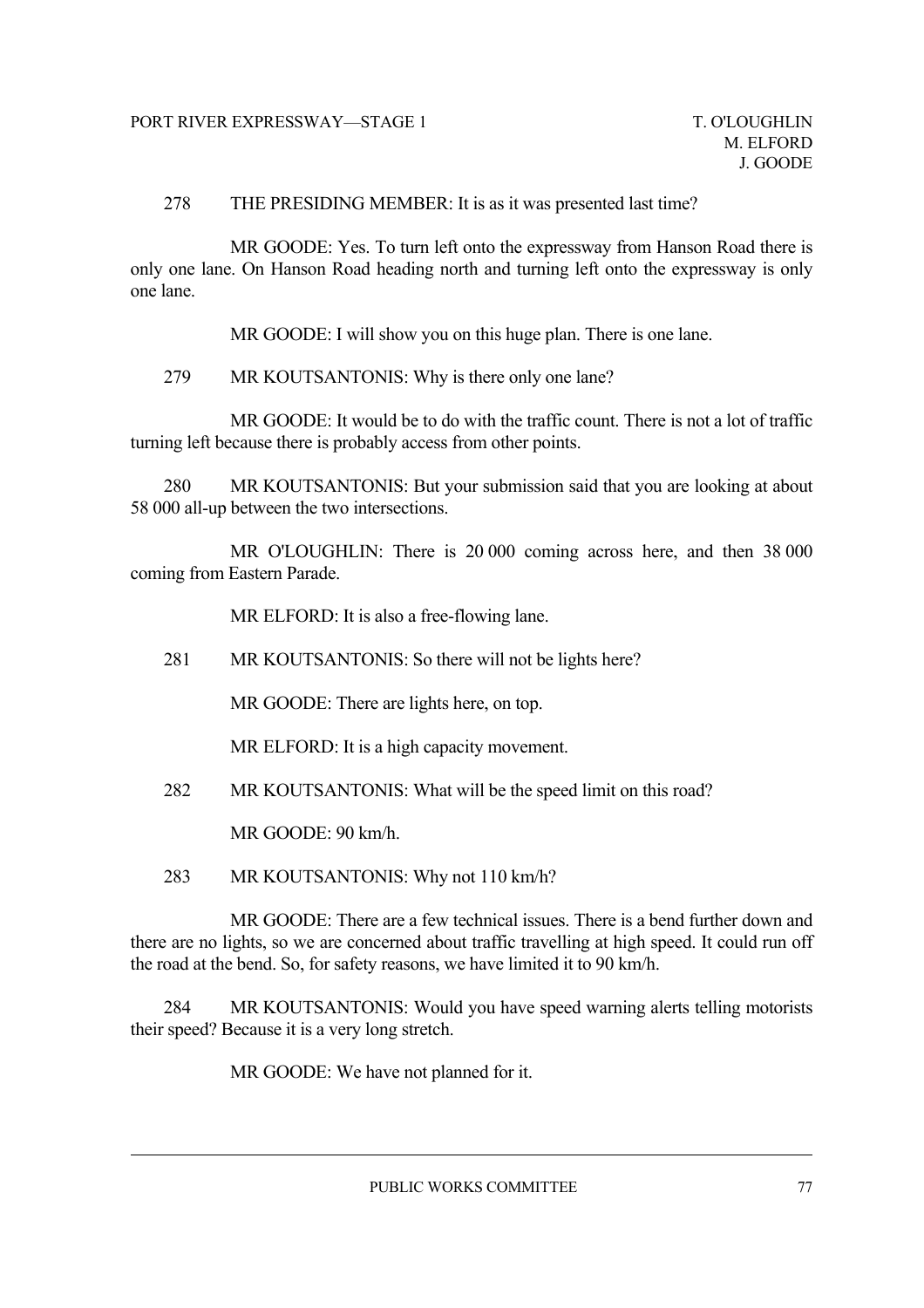285 MR VENNING: In relation to the Hanson Road intersection again, it goes through into the wetlands area and it says, 'Ultimate layout to be built by others'. Does it have to be built or is it already there?

MR O'LOUGHLIN: That refers to the eco and industrial part.

286 MR VENNING: That goes to the Wingfield Dump, doesn't it? It goes over the expressway, and this says 'Ultimate layout to be built by others'. Is it new or existing?

MR GOODE: In the interim there will be a two-stage approach. The first stage will be just a low-level access, one-way road into Adelaide City Council further to the right of where that is now, and it will not affect the wetlands. When the precinct goes ahead, there will have to be some major work, including new roads. When that is done it will affect that wetland quite seriously, and the plan is to build other wetlands later and a new road will be built along that alignment. But it could be five to 10 years before that happens.

287 MR VENNING: You have just designed this for now and that is another job for another time?

MR O'LOUGHLIN: Yes, but it should be stressed that 'to be built by others' includes not only the environmental things that Mr Goode is talking about but also all of the commercial negotiations, because there will be some direct and significant beneficiaries of the infrastructure. So there needs to be some commercial negotiation as well when the time comes.

288 MR VENNING: On the same road but further west, we have bridges. There have been a lot of politics played over this but after I ask these questions you may wish to go off the record with the answer. I am the first to admit that it is a very political situation. This committee would like to be able to do a feasibility study on whether a lifting bridge can be justified on the third river crossing. On or off the record, first, can you say whether the department has done any work in relation to the difference in costs; and, secondly, is it justified?

MR O'LOUGHLIN: Can I answer the second question first? I am happy to stay on the record. Clearly, just as we have come forward with the report on stage 1, the process is that when cabinet has endorsed it, we will be back here with a report on stages 2 and 3, and that issue will be addressed in that report. Obviously, we are available to be questioned by the committee at that time. On the issue itself, the Minister for Infrastructure answered a question in parliament, I think a week ago, which is the latest exposition of the government's policy.

289 MR VENNING: I thought that the minister's answer was very good and I had to 'Hear, hear' a couple of things against my own party. You have to understand the politics of this and that there is very strong opinion on both sides of the political fence.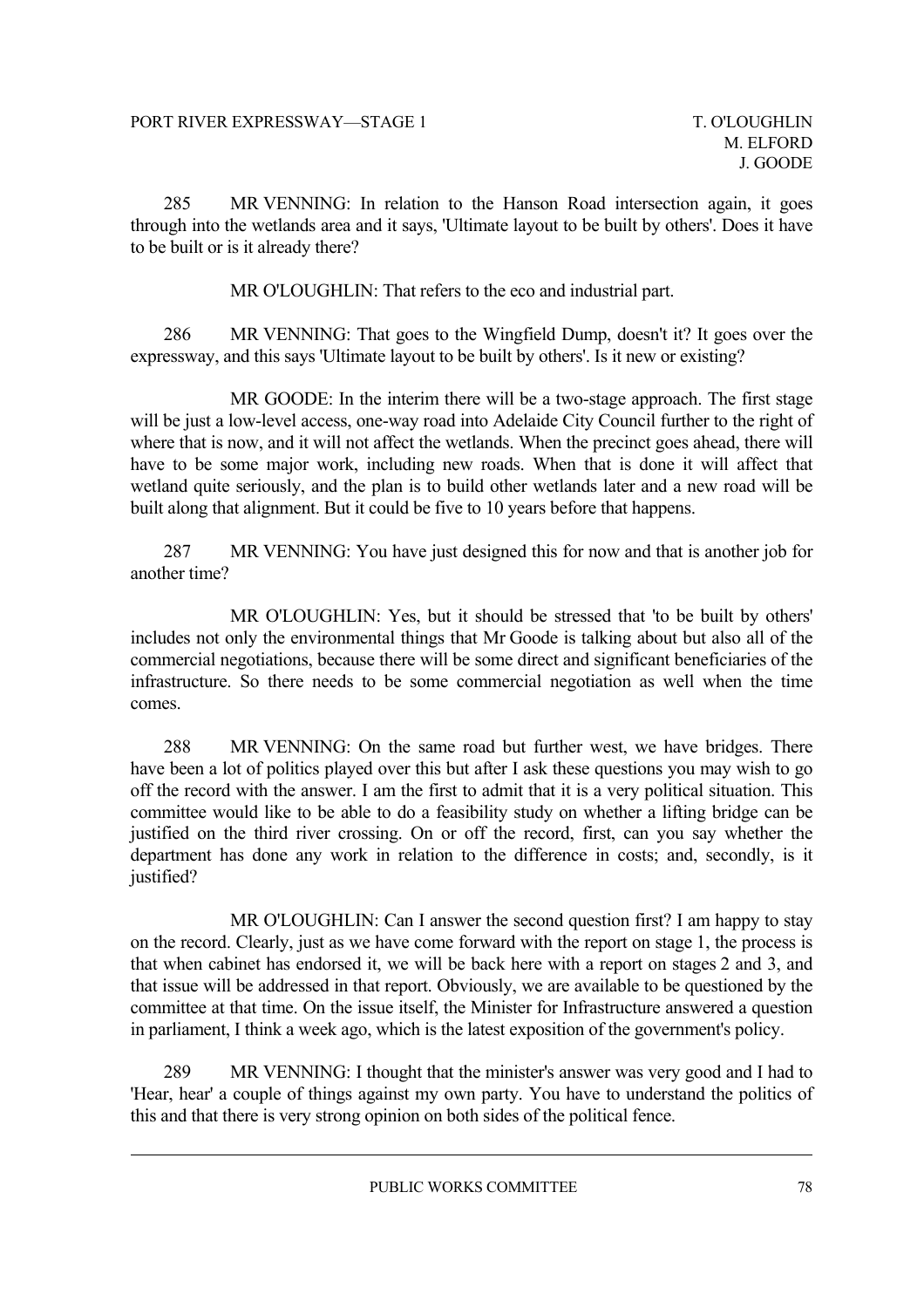290 THE PRESIDING MEMBER: Is it not fair to say, too, that Mr O'Loughlin, Mr Elford and Mr Goode are not in a position to answer or even entertain questions of a political nature? I do not mind you asking them.

291 MR VENNING: My concern is that he is talking about this report. I am concerned about the delay. As a result of the indecision that is occurring, I would like this committee to give itself a reference and do the hard yards in relation to whether this extra cost can be justified. Mr O'Loughlin will have to look after his master, that is, the minister, who is a member of cabinet, but, in the end, it is the extra cost and extra time (I presume), and there are problems forever after about a lifting bridge. It is okay if it is justified.

MR O'LOUGHLIN: I know you appreciate this position; that is, the format for the report requires us to justify all the costs and to submit them all to cost benefit analysis and net present value analysis; and when we are back here with the report on stages 2 and 3, I am sure all that information will be in it.

292 MR VENNING: When will that be?

MR O'LOUGHLIN: I cannot answer that question.

293 MR VENNING: I do not expect you to break rank, so to speak, in relation to your opinion but, from what I hear, see and read, it is my opinion that very few boats tie up at the end of the main street (whatever it is called) and that there will be hassles thereafter. I voted against my own party—the first time in 13½ years—because I wanted to give the government complete carte blanche to do what it needed to do as quickly as it could for the overall good of most people and at the most economic cost. When will we see this report?

MR O'LOUGHLIN: As I say, I cannot really answer that question. All I can add is that as a member of parliament you are aware that we have been progressing some of the remaining legislative things that need to be progressed. Notwithstanding that it is still to be formed officially, but the board of Infracorp, the interim board, has met twice and we are trying to progress it as expeditiously as we can.

294 MR VENNING: In your position as the chief executive, do you see any problems with a leaping bridge or extra complications?

295 MS CICCARELLO: Do you want to go off the record?

MR O'LOUGHLIN: Perhaps I will take this opportunity to go off the record.

*Hearing proceeded off record*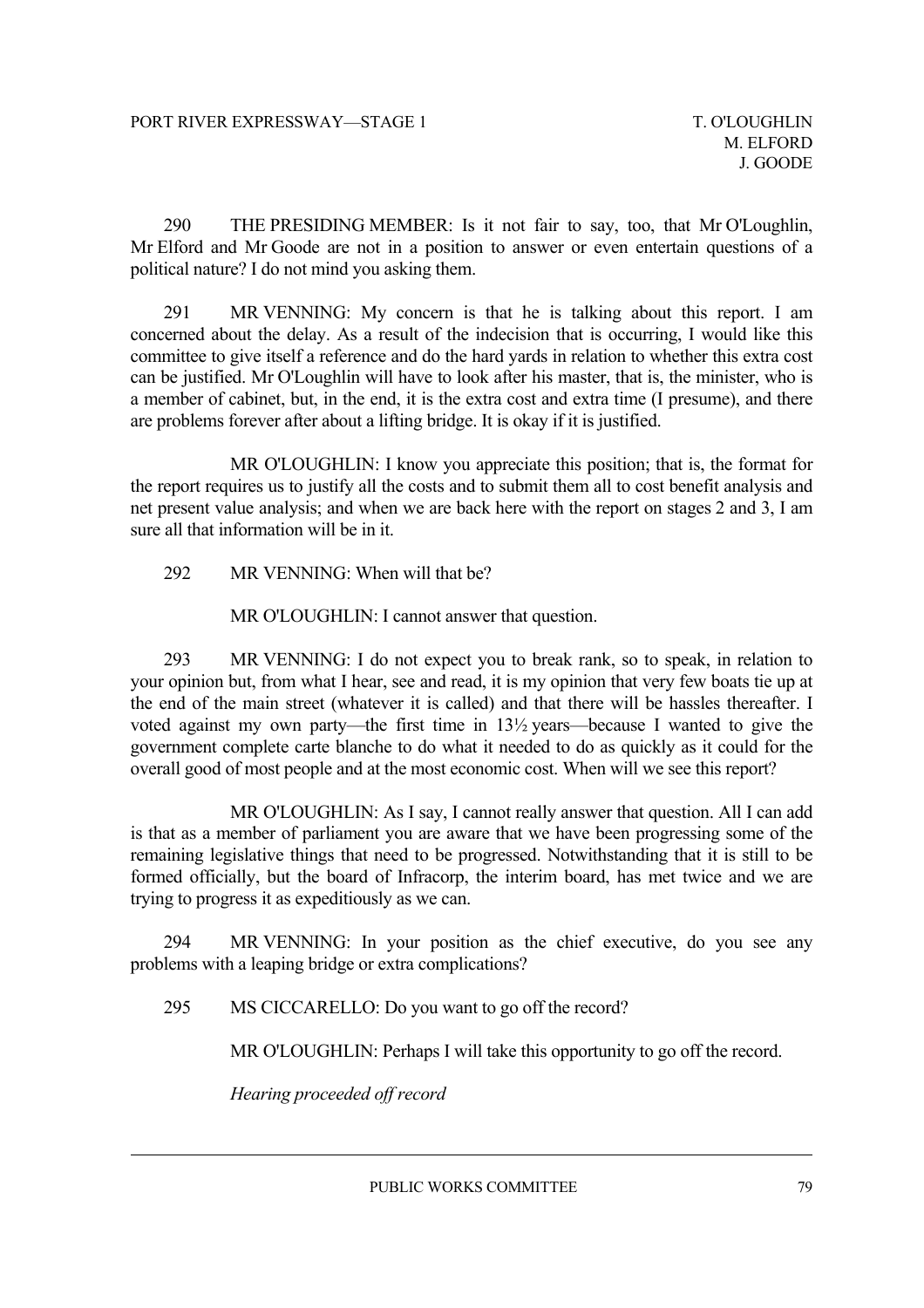*Upon resumption:*

296 MR VENNING: Sir Donald Bradman Drive is the responsibility of the council, isn't it?

MR O'LOUGHLIN: The culvert, yes.

297 MR VENNING: I think that it is an absolute disgrace that a major thoroughfare is blocked up every morning. It has been two months now and nothing appears to be happening. Why could they not resurface the road with reinforced concrete and leave what was underneath there?

MR O'LOUGHLIN: Advice to me is that we expect work to start on 1 December. There is even a little chance of it starting earlier. My advice is that by 19 December we expect all project works between Marion Road and Turner Street to be completed.

298 MR VENNING: That is instant work, that is!

MR O'LOUGHLIN: Well, it is if council do it. Obviously, the idea is to have it done before Christmas/New Year.

299 MR KOUTSANTONIS: What, the works? Yesterday, council told me March.

MR O'LOUGHLIN: Advice to me—and I asked about it before coming here today—is that they expect it to begin on 1 December and to be completed by 19 December.

300 THE PRESIDING MEMBER: A radio report quoted the mayor (John Trainer) as saying that they were commencing some work this morning. Given the amount of traffic that seemed to come off Airport and Marion roads, which impeded my travelling to town this morning along Henley Beach Road, a lot of people are starting to turn off that road.

301 MR VENNING: That is incredible, 19 December.

MR O'LOUGHLIN: Sorry, let me emphasise that we are talking about the bit between Marion Road and Turner Street.

302 MR KOUTSANTONIS: Turner Street is the first part.

MR O'LOUGHLIN: That is right.

303 MR KOUTSANTONIS: It is not even a quarter.